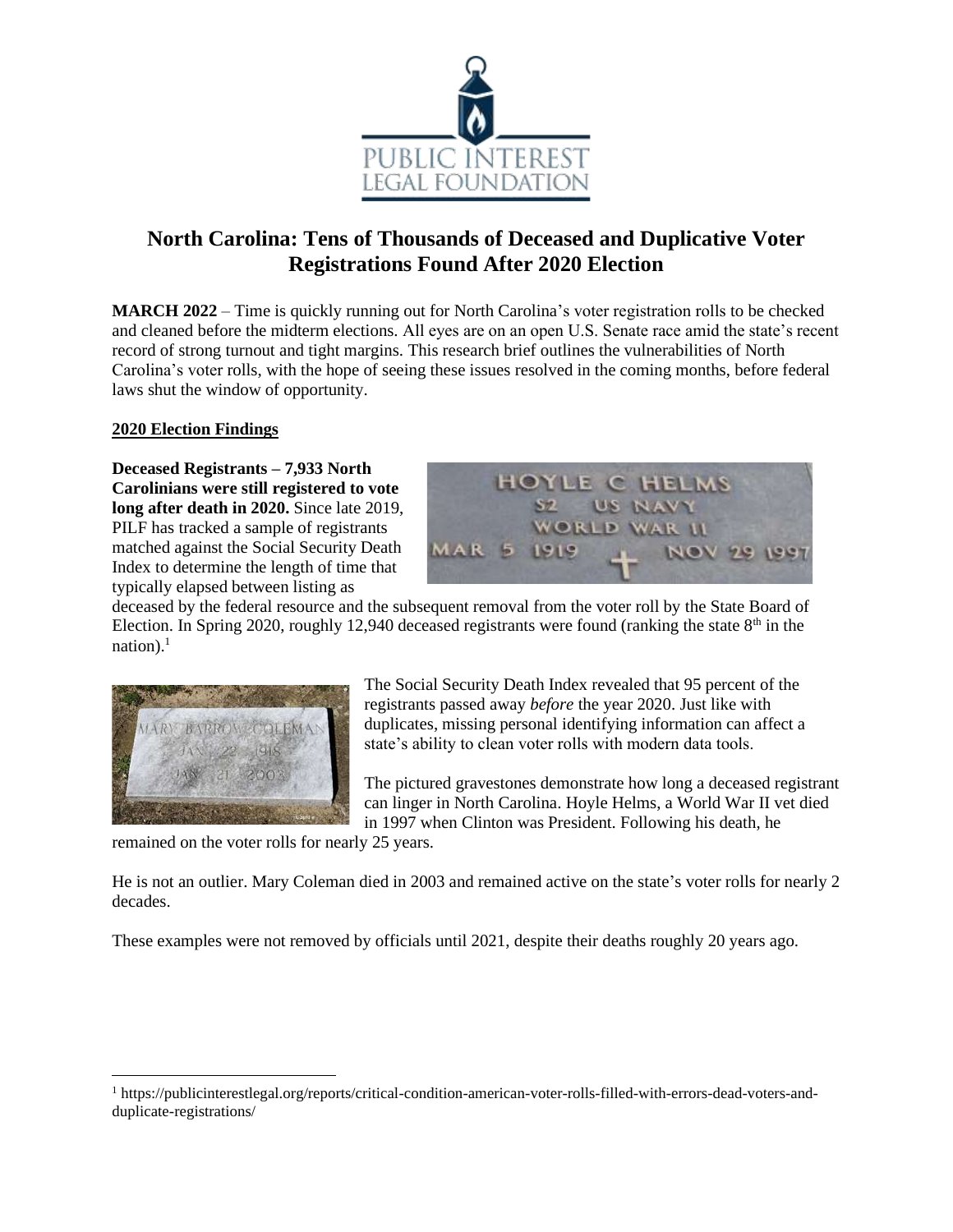**Interstate Duplicate Registrations – 42,984 North Carolina voter registrants left the state and established or renewed their out-of-state voter registration before the 2020 Election.** In this study, PILF utilized the U.S. Postal Service National Change of Address (NCOA) system and the organization's national voter database to track those moving from their NC address to another state and determine if they established a subsequent registration before November 2020.

North Carolina election laws envision a wide variety of scenarios for how a citizen can maintain their residence status for voting even if they temporarily leave their primary address. However, if the citizen takes steps to vote in another state, the citizen loses NC residential status.<sup>2</sup> Within this finding, roughly 10 percent of interstate matched voter registration records indicate a relocation pattern where, for example, an

| Top 5 – No. of Registrants |       |
|----------------------------|-------|
| Leaving NC for             |       |
| FL                         | 7,577 |
| VA                         | 6,376 |
| GA                         | 5,172 |
| TХ                         | 3,487 |
| PА                         | 2,823 |

original New York resident relocated to North Carolina and then removed to the original NY address again before the 2020 Election. The data are often unclear on which registration is truly older, yet the citizen in question still maintains two registrations.

The vast majority of this NCOA study shows that interstate duplicate residents cast ballots outside of North Carolina in 2020, accounting for roughly 87 percent. Only 8 percent of the duplicate registrants cast a ballot in NC. The remainder failed to vote in 2020.

It's *not illegal* under state or federal law to be registered in two different places, though some states like North Carolina will consider a subsequent registration a disqualifying action. The onus is on election officials to keep track of movers when they are not forthcoming about their actions. North Carolina does not participate in any state sharing agreements or interstate compacts to track NC voters who may either move to or die in other states.

**Same-Address Duplicate Registrations – 13,525 North Carolinians managed to become registered twice in North Carolina under variations of their names.** North Carolina's voter registration system, like nearly every other studied by PILF, can be tricked into registering a person multiple times with extremely similar biographical data inputs at the same addresses. These serve as an administrative challenge to be resolved as we see more automation to vote-by-mail. Otherwise, "John Public" and "John Q. Public" could each vote once, while the actual John is voting twice – a specific violation of North Carolina election law.<sup>3</sup>

PILF researchers identified multiple scenarios<sup>4</sup> for how duplicates are occurring. Bear in mind, this happens when age and residential addresses perfectly match:

- John Q. Public vs. John Q. Public (no obvious error **60% of NC finding**)
- John Q. Public vs. John Quincy Public (middle name/middle initial match **18% of NC finding**)
- John Q. Public vs. Jon Q. Public (spelling error-first name)
- Danny Rojas vs. Danny Rohas (spelling error-last name)
- Mary Ann Smith vs. Mary Smith Thomas (maiden/married confusion **15% of NC finding**)
- Karen Defazio vs. Karen De Fazio (spacing glitch)
- Jenny Taylor vs. Jenny Taylor-Smith (hyphenated surname)
- D'Angelo Harris vs. DAngelo Harris (punctuation in name)

<sup>2</sup> N.C. Gen. Stat. § 163-57(6).

<sup>3</sup> N.C. Gen. Stat. § 163-275(7).

<sup>4</sup> All names are fictional for demonstration purposes only.